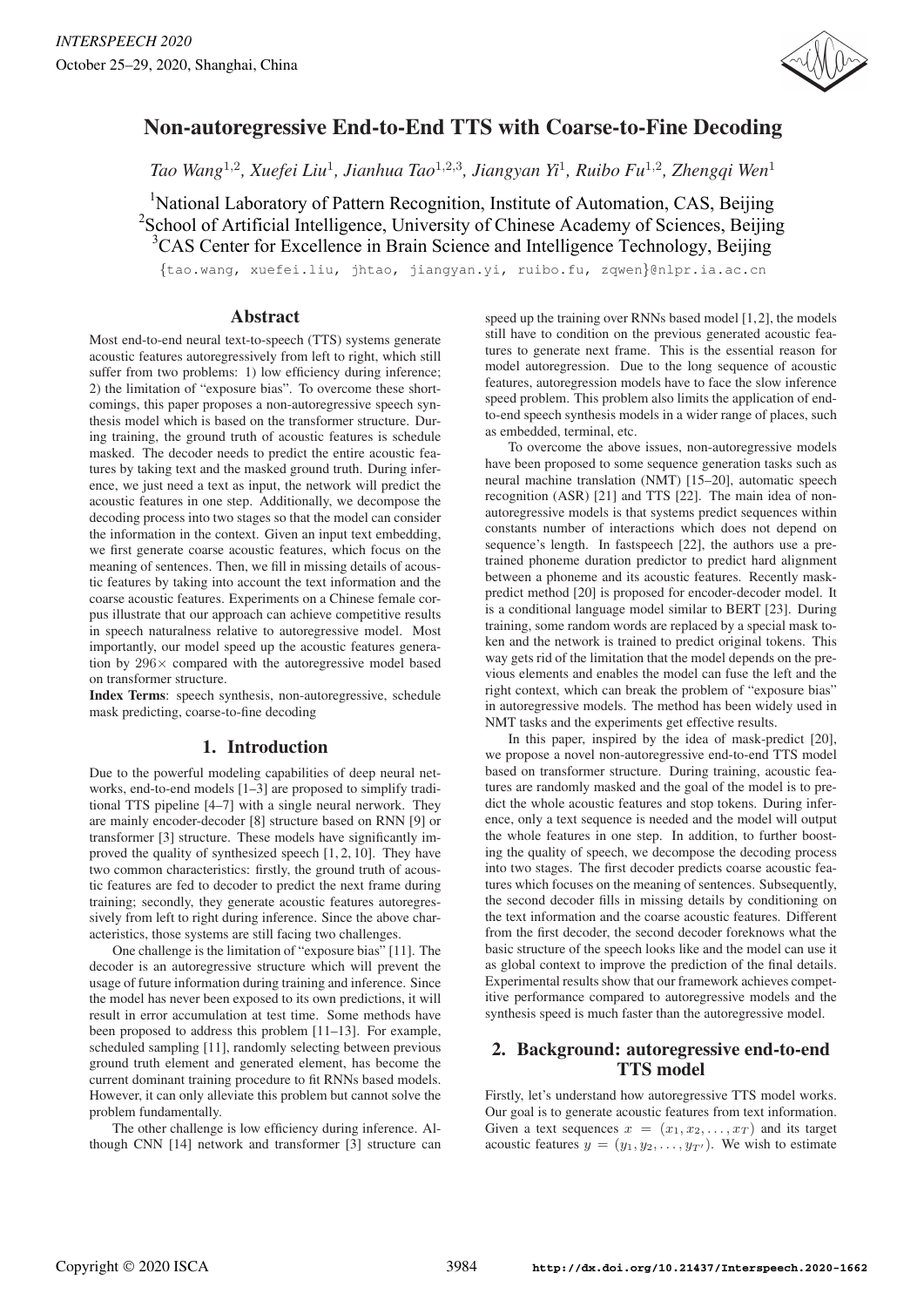

(a) The structure of non-autogressive TTS model (b) The structure of coarse decoder and fine decoder (c) Decay schedules of P in schedual

Figure 1: *(a) illustrates the whole structure of non-autoregressive model. During training, the input texts are inputted into the transformer encoder module. The encoder is composed of a stack of self-attention blocks. At decoding stage, the ground truth is first masked* by a schedule masking mechanism, then the coarse acoustic features  $y^{coarse}$  are predicted based on text information and masked ground *truth. The stop token is predicted by a linear projection after coarse decoder. Finally, the fine decoder combines the predicted acoustic features*  $y_{coarse}$  and text information to predict the final acoustic features  $y^{fine}$ . (b) illustrates the details of the coarse decoder and *fine decoder. (c) illustrates the probability* P *of each frame in ground truth being masked changes through the training epochs.*

 $P(y|x; \theta)$ , the TTS model predicting acoustic features y given input  $x$ , and  $\theta$  is corresponding model parameters. The autoregressive model decomposes  $P(y|x; \theta)$  into a multi-stage generation process, which can be expressed as:

$$
P(y_0|x; \theta) = 1 \tag{1}
$$

$$
P(y_1|x; \theta) = P(y_1|y_0, x; \theta) * 1
$$
 (2)

$$
P(y_2, y_1 | x; \theta) = P(y_2 | y_1, y_0, x; \theta) * P(y_1 | y_0, x; \theta) * 1
$$
 (3)

$$
P(y|x; \theta) = \prod_{t=1}^{T'} P(y_t | y_{< t}, x; \theta)
$$
\n<sup>(4)</sup>

The formulas show autoregressive TTS model adopts previous targets  $(y_1, \ldots, y_{t-1})$  as history to predict current target  $y_t$  in  $t_{th}$  step.  $y_0$  is the start label of acoustic features.

# 3. Proposed non-autoregressive TTS model

The advantage of autoregression is that it can fuse context information to make the synthesized speech more natural, but the disadvantage is that it will lead to exposure bias and low efficiency during inference. To retain the strengths and eliminate the weaknesses, our proposed framework and the description of our model are shown in Fig. 1. In this section, we will present the ideas about schedule mask predicting and coarse-to-fine decoding in detail.

#### 3.1. Schedule mask predicting

···

The reason for autoregression is that the model has to depend on previous elements to predict current acoustic feature. So the key insight to make it non-autoregressive is replacing the previous frames with some other else. One simple assumption is that each frame is independent. Under this assumption, we do not need to rely on previous acoustic features to predict the current frame. But this assumption is too strong since acoustic features are continuous and training will be extremely hard and not convergence. Inspired by the idea of mask-predict [20], our idea is replacing  $y_{\leq t}$  with partial ground truth. A new token  $\langle$  mask  $\rangle$  is introduced for training and inference. We randomly replace part of the ground truth with the token  $<$  mask  $>$  during training, which means the masked frames are independent to the predicted frames. The non-autoregressive TTS model can be expressed as:

$$
P(y|x; \theta) = \prod_{t=1}^{T'} P(y_t | y_{t \neq \text{mask} >}, x; \theta)
$$
 (5)

 $y_{t\neq\text{}$  stands for the frames which not replaced by the  $\lt$  $mask$   $>$  token. Since we assume each frame is conditionally independent, those predictions can be done parallelly.

Different from the training stage, there is no ground truth during inference, we propose a schedule masking mechanism to make the model match the inference stage at the end of training. During training, this mechanism will randomly decide, whether we mask each frame with probability  $P_{mask}$ . When  $P_{mask} = 0$ , the model is trained exactly as autoregressive model; when  $P_{mask} = 1$ , the model is trained in the same setting as inference. With the training epoch growing, the probability of each frame being masked is increasing and the decoder will get less information of ground truth. At the end of training, the value of  $P_{mask}$  will be equal to 1, all ground truth will be masked and model can predict acoustic features based on input text only, which matches the inference stage's decoding setting. There are many functions that can satisfy this monotonically increasing from 0 to 1. In this paper, we use inverse sigmoid decay to compute the  $P_{mask}$  inspired by the schedule sampling method [11].

$$
P_{mask} = 1 - \frac{k}{(k + \exp(i/k))}
$$
 (6)

where  $k \geq 1$  depends on the expected speed of convergence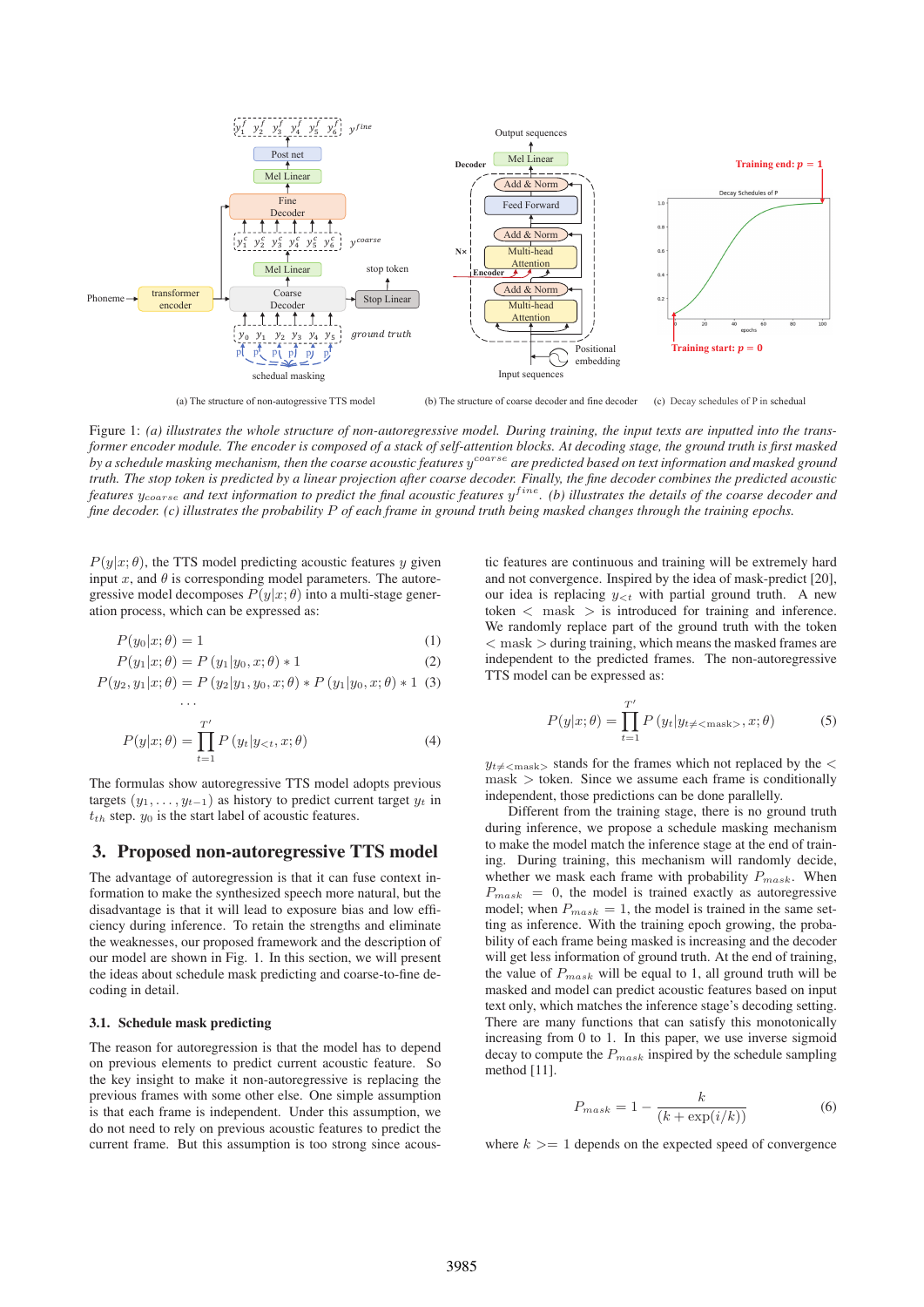

Figure 2: *At the inference stage, we first generate the coarse acoustic features* ycoarse *from text information only. Then, a fine decoder is used to fill in the missing details combining the coarse acoustic features and text information and predict finer acoustic feature*  $y^{fine}$ .

and  $i$  stands the num of training epoch. The function curve of  $P_{mask}$  is shown in the Fig. 1.

#### 3.2. Coarse-to-fine decoding

An essential factor for autoregressive models can generate natural speech is that the prediction can combine the information of previous frames. While when we generate in a nonautoregressive form, since our assumption is that each frame is independent of each other, the model can not combine other frames' information. To solve this problem, we decompose decoding process into two stages, which is called coarse-to-fine decoding. Fig. 2 illustrates the coarse-to-fine decoding architecture, where consists of a coarse decoder and a fine decoder. The first stage of decoding is a coarse decoder which predicts coarse acoustic features from the global text information. Since there is no ground truth during inference, the coarse decoding can be expressed as:

$$
P(y^{coarse}|x;\theta) = \prod_{t=1}^{T'} P(y_t|x;\theta)
$$
 (7)

It can be seen from the formula that the model predicts the acoustic features  $y^{coarse}$  based on text information merely at first stage. The predicted features  $y^{coarse}$  are relatively rough acoustic message because it lacks the context information of the acoustic features. Based on this, we perform the second decoding, which feed  $y^{coarse}$  and x to fine decoder to predict finer acoustic features, it can be expressed as:

$$
P(y^{fine}|x; \theta) = \prod_{t=1}^{T'} P(y_t|y^{coarse}, x; \theta)
$$
 (8)

The fine decoder combines the global information of acoustic features and text information together, and generates more nature and expressive speech. There are two advantages to the coarse-to-fine decoding form. Firstly, the model can generate more natural speech while retaining parallel decoding, after generating the coarse acoustic features, the decoder knows what the basic meaning of the speech looks like, and the model can use it as global context to improve the prediction of the final details. Secondly, our approach fundamentally solves the issue of "exposure bias" and improves the stability of the system.

## 4. Experiments

In this section, we conduct experiments to evaluate our proposed method on a 20-hour, 16kHz, 16bit speech corpus, which is recorded by a professional chinese female speaker. We evaluate the performance of the model based on speech quality and inference speed. Furthermore, we explore the effects of coarseto-fine decoding.

#### 4.1. Setup

We train four systems to illustrate the effectiveness of our proposed model.

- Baseline(tacotron2) stands for autoregressive TTS model which the decoder is based on lstm. The structure details are same as tacotron2 in paper [2].
- Baseline(transformer) stands for autoregressive TTS model which is based on transformer structure. The structure details are same as the model in paper [10].
- Transformer+mask stands for non-autoregressive TTS model which is improved from Baseline(transformer) model by only using schedule masking.
- Proposed method stands for non-autoregressive TTS mode which is trained by adding coarse-to-fine decoding based on model Transformer+mask.

To get rid of the impact of model parameters on the model performance, all transformer-based models have the same encoder module. The transformer encoder is same as the encoder in [10]. The block numbers of encoders are all 3. Additionally, we ensure the block numbers of decoder in each transformerbased model are equal. Specifically, the block numbers of decoder in Baseline(transformer) and Transformer+mask are all 6. In Proposed method, the block number of coarse decoder is 3, and the block number of fine decoder is 3.

Acoustic features are extracted with 10 ms window shift. LPCNet [24] is utilized to extract 32-dimensional acoustic features, including 30-dimensional BFCCs [25], 1-dimensional pitch and 1-dimensional pitch correction parameter. Parameters of above models are all optimized using AdaDelta [26] with learning rate 0.001.

#### 4.2. Subjective evaluation

We conduct Mean Opinion Score (MOS) listening test for audio quality on the test set. We keep the text content consistent among different models so as to exclude other interference factors, just examining audio quality. 20 listeners participated the evaluation. In each experimental group, 20 parallel sentences are selected randomly from testing sets of each system. Table 1 shows the MOS score of each system. Comparing with autoregressive model Baseline(transformer) and Baseline(tacotron2), our proposed method has comparable results with them, this is because our model gets rid of the problem of "exposure bias" in the autoregressive model and we decompose decoding process into two stage to learn more natural speech. When we eliminate coarse-to-fine decoding model, which is the Transformer+mask model, we find that Transformer+mask is worse than Proposed model and other autoregressive models. This result suggests that decoding from coarse-level to fine-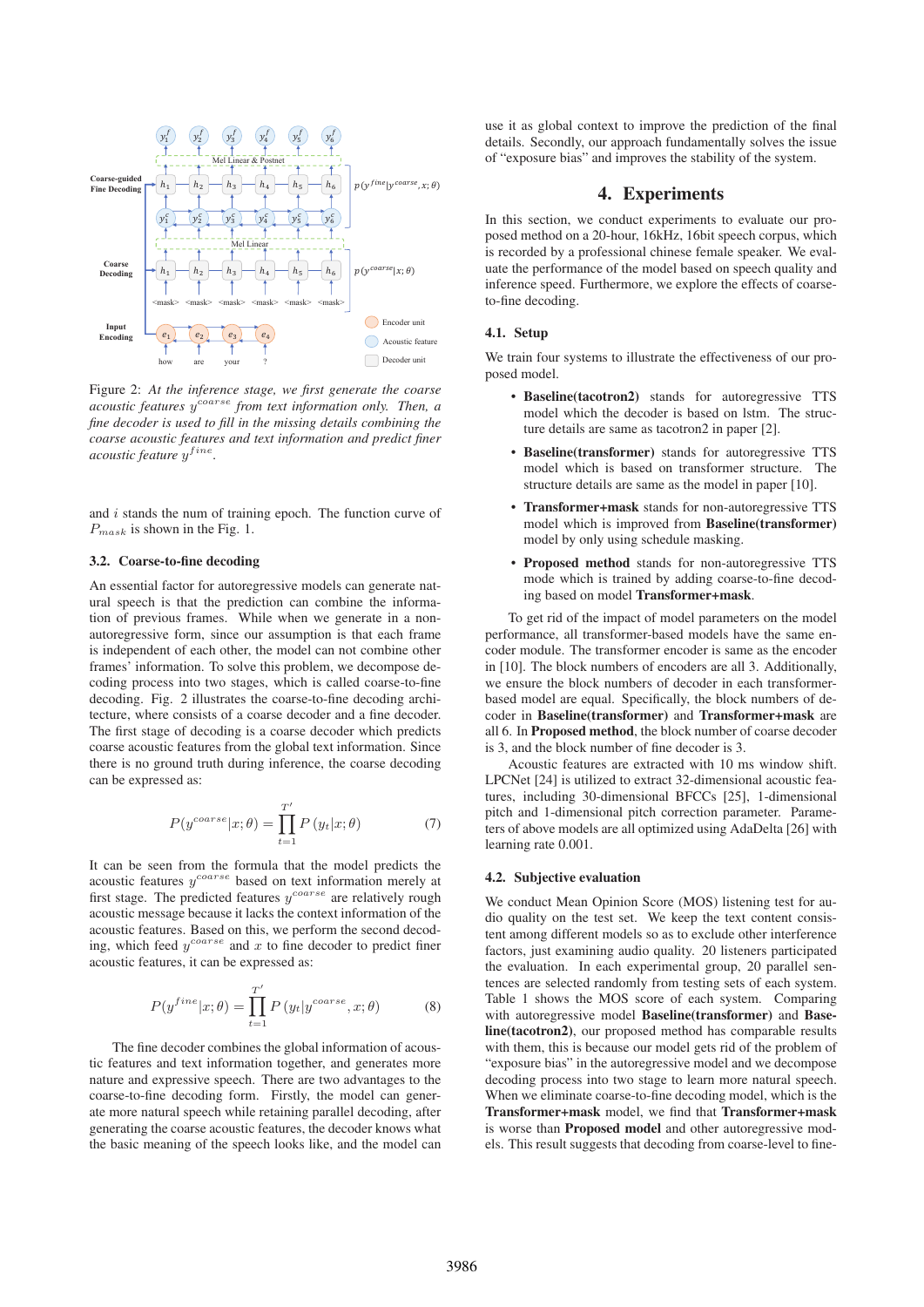Table 1: *The MOS score with 95% confidence intervals*

| Model                 | <b>MOS</b>      | <b>TYPE</b>        |  |
|-----------------------|-----------------|--------------------|--|
| Baseline(tacotron2)   | $4.25 \pm 0.07$ | autoregressive     |  |
| Baseline(transformer) | $4.18 \pm 0.07$ | autoregressive     |  |
| Transformer+mask      | $3.76 + 0.08$   | non-autoregressive |  |
| Proposed model        | $4.20 + 0.07$   | non-autoregressive |  |



Figure 3: *The comparison of spectrums between coarse speech*  $y^{coarse}$  and fine speech  $y^{fine}$ 

level is beneficial and removing the fine decoder harms performance since the decoder loss access to global contextual acoustic feature information.

#### 4.3. Effectiveness of coarse-to-fine decoding

To further understand the role of coarse-to-fine decoding, firstly, we visualize some spectrograms of synthetic speech. Fig. 3 shows the generated spectrograms of coarse acoustic features  $y^{coarse}$  and fine acoustic features  $y^{fine}$ . In the high frequency part, we can find  $y^{fine}$  is more clear by observing part 1 and 2; in the low frequency, by observing part 3, we can find coarse speech's spectrum connection is not smooth which will cause the speech to sound unnatural. After fine decoder, the spectrum is more natural. The function of fine decoder is to improve the unnatural phenomenon of the low frequency part and to supplement the details of the high frequency part.

Secondly, Fig. 4 shows the acoustic features's loss function of the training process. We can find that  $y^{fine}$  in our **Pro**posed model can reach the lowest level, which means it is the closest to the ground truth. Compared with the loss of Transformer+mask, although we guarantee the consistency of the model parameters, the Proposed model can be optimized to a better level. This shows that the decomposition of the decoding stage into two stages can help the model to combine the learned coarse acoustic information for further optimization and make the final acoustic features more precise.

#### 4.4. Inference speed

We evaluate the inference speed of our proposed method with other autoregressive TTS model. The evaluation experiments are conduct on the serve with 52 Intel Xcon CPU, 512GB memory and 1 NVIDIA V100 gpu. It is worth mentioning that, in the design of the model, we have kept the model parameters as consistent as possible to eliminate their effects. We show the inference speed for acoustic features generation in Table 2. It can be seen that Proposed model speeds up acoustic fea-



Figure 4: *The comparsion of loss function.*

Table 2: *The comparison of inference speed with 95% confidence intervals for proposed model and the baseline systems. The value of inference speed indicates how long it takes to synthesize 500 frames acoustic features.*

| Model                 | <b>Params</b> | Inference(s)    | <b>Speedup</b> |
|-----------------------|---------------|-----------------|----------------|
| Baseline(tacotron2)   | 1.87e7        | $1.934 + 0.210$ | $80\times$     |
| Proposed model        | 1.31e7        | $0.024 + 0.002$ |                |
| Baseline(transformer) | 1.29e7        | $7.116 + 0.189$ | $296\times$    |
| Proposed model        | 1.31e7        | $0.024 + 0.002$ |                |

tures generation by  $80 \times$ , compared with **Baseline**(tacotron2) model. Proposed model speeds up acoustic features generation by 296×, compared with Baseline(transformer) model. It shows that autoregressive generation greatly affects the speed of model and our proposed method can transform the model into a non-autoregressive form and increase the speed of synthesis effectively.

### 5. Conclusion

In this paper, we present a non-autoregressive end-to-end TTS model with coarse-to-fine decoding process, aiming to improve the synthesis speed by parallelly generating while ensuring the speech's quality. Firstly, relying on the schedule mask predicting, the autoregressive TTS model based on transformer can be changed into non-autoregressive form, which can generate speech in parallel to improve the synthesis speed. Secondly, based on coarse-to-fine decoding framework, our approach allows generating acoustic feature from coarse-level to fine-level, which is found to be very beneficial for speech's naturalness. Experiments demonstrate that the proposed model greatly speeds up synthesis, and the synthesized speech is comparable to the autoregressive model. We also verified the profits of coarse-to-fine decoding. Further, we will try to compress the non-autoregressive end-to-end TTS model so that the technique can be applied to a wider range of applications.

# 6. Acknowledgements

This work is supported by the National Key Research & Development Plan of China (No.2017YFC0820602), the National Natural Science Foundation of China (NSFC) (No.61831022, No.61901473, No.61771472, No.61773379 ) and Inria-CAS Joint Research Project (No.173211KYSB20170061 and No.173211KYSB20190049). This research is (partially) No.173211KYSB20190049). funded by Huawei Noah's Ark Lab. This work is also supported by the CCF-Tencent Open Research Fund.